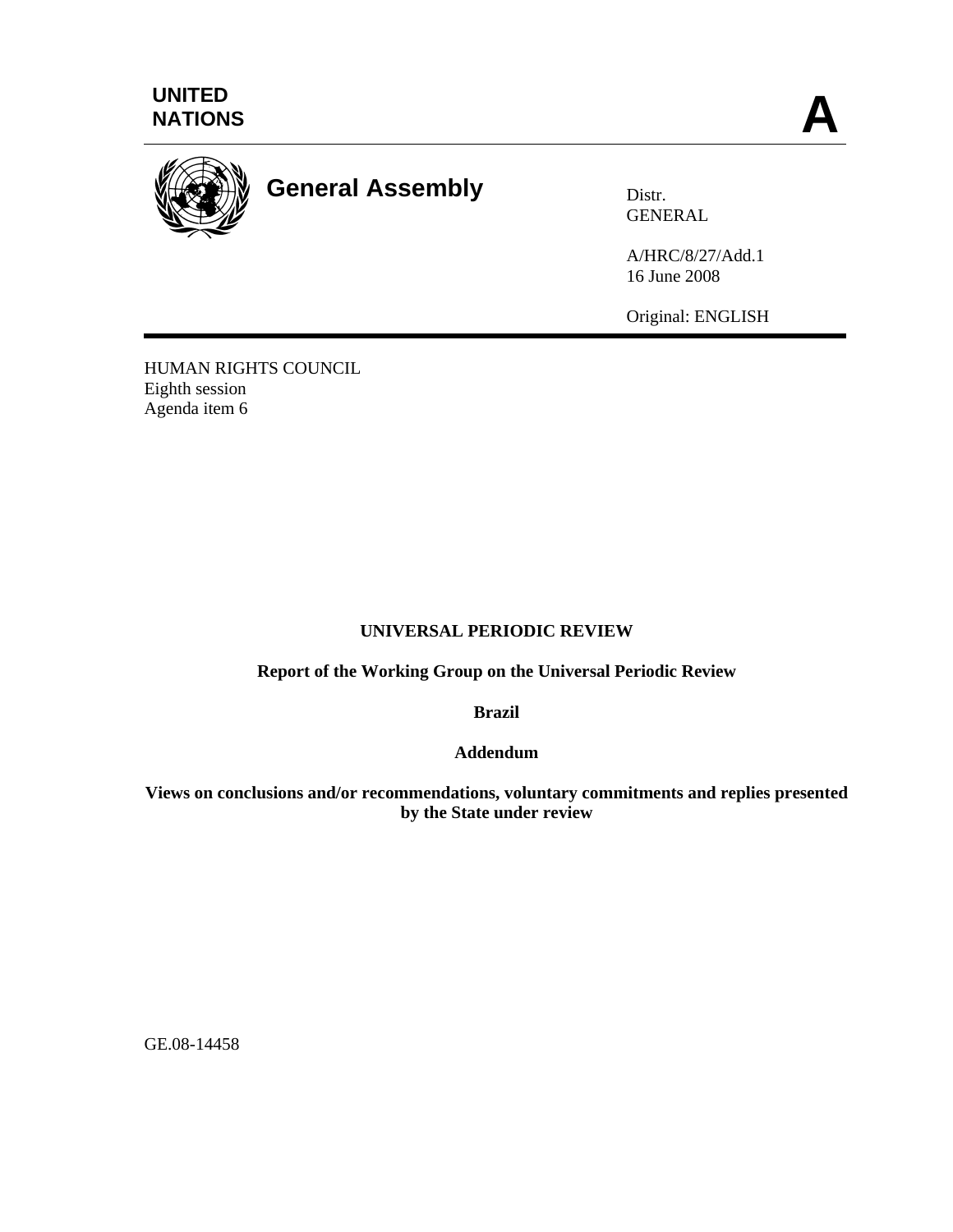## **Views on conclusions and/or recommendations, voluntary commitments and replies presented**

## **by the State under review**

1. Brazil expressed its gratitude to the Human Rights Council and the Office of the United Nations High Commissioner for Human Rights. It stated that it was a great opportunity to be able to present the human rights situation in its country and the efforts undertaken by the Government to promote, protect and guarantee those rights in an environment of constructive and frank dialogue.

2. Brazil stressed that it was a great honour to be engaged in the whole process leading to the adoption of the first final reports of the Working Group of the Universal Periodic Review: the institution-building process, the preparation of the national report, its presentation and the outcome process.

3. Brazil stated that it was pleased to see the successful conclusion of the beginning of the first universal periodic review cycle. It was convinced that the implementation of the universal periodic review mechanism was deeply connected to the successful outcome of human rights system reform, which was aimed at leaving politicization and selectivity behind.

4. Brazil believed strongly that the universal periodic review mechanism constituted an innovative framework to deal with human rights defence in a multilateral system. It could serve as a good example to be repeated in other United Nations bodies. As the beginning of the first universal periodic review cycle was concluding, it was becoming clear that non-selectivity and transparency were the most efficient ways to promote true dialogue and to achieve real cooperation among countries.

5. The Brazilian delegation, which came to Geneva for the presentation of its national report and interactive dialogue, was broad and representative. Brazil stated that most of its members had previous experience in civil society activities. The delegation was headed by the Under-Secretary of the Special Secretariat for Human Rights, and comprised high-level authorities from the Special Secretariat of Policies for Women, the Special Secretariat of Promotion of Racial Equality, the Ministry of Justice, the Ministry of Social Development, the Ministry of External Relation and the National Institute of Colonization and Agrarian Reform.

6. During the interactive dialogue, 47 States from all five regional groups commented on the national report, asked questions and made recommendations. Brazil stressed that such active participation of all States in the universal periodic review process vindicated its acknowledgement that, despite all differences, human rights were a common concern for all. Brazil regarded the review exercise as a valuable opportunity for international cooperation.

7. Brazil reiterated its commitment to take serious account of the recommendations made in the report of the Working Group, all of them accepted and acknowledged.

8. It recognized that, despite all progress achieved since democratization in Brazil, there were still many areas in serious need of improvement, and many issues still had to be addressed before human rights could be fully realized. Brazil acknowledged that it faced huge challenges concerning, inter alia, the reduction of poverty, the improvement of prison conditions, the empowerment of women, the protection of human rights defenders, the eradication of racial discrimination, respect for indigenous peoples rights, access to justice, the improvement of public security and the elimination of torture.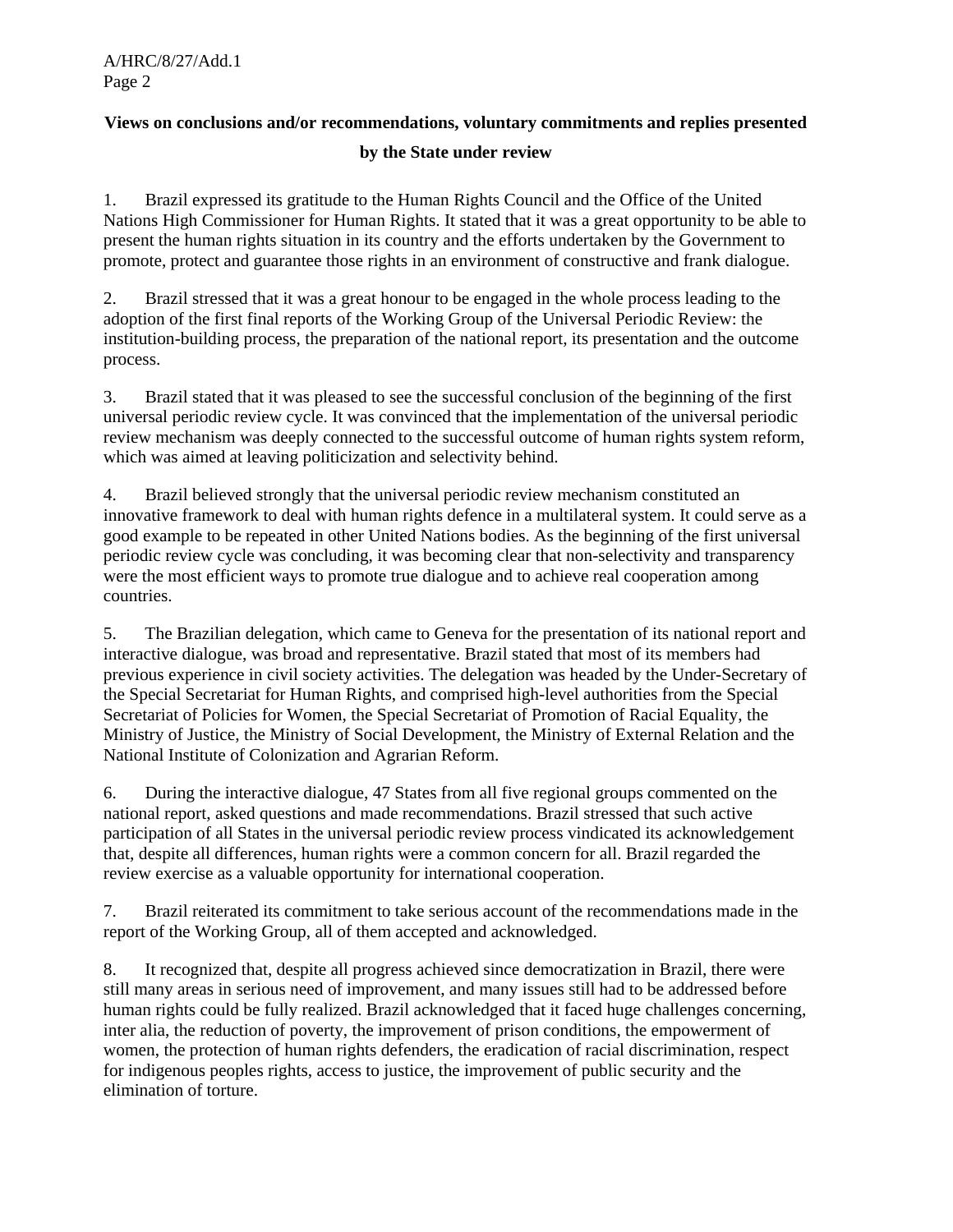9. Brazil expressed its strong belief, however, that 2008 would be an important year for the promotion of human rights; a year of reflection not only on what its challenges were and on which public policies needed to be reformulated, but also on what had worked well so far.

10. Brazil noted that the eleventh national conference on human rights, to be held in December 2008, would be a major step towards a comprehensive evaluation of the human rights challenges faced by Brazil. The conference would aim at revising the national plan on human rights, which established the core guidelines for the elaboration of actions and public policies for the protection and promotion of human rights at the domestic level. The plan stemmed from a recommendation made at the Vienna World Conference, the final document of which was initially implemented in Brazil in 1996.

11. In the context of the commemoration of the sixtieth anniversary of the Universal Declaration of Human Rights, Brazil reported that the Government, together with civil society entities, was organizing important events, not only of national but also of international scope.

12. The regional preparatory conference for the Durban Review Conference would be held in Brasilia, from 17 to 19 June. The conference would bring together delegations from South and Central America, the Caribbean region and representatives of civil society to discuss what the region expected from the Durban Review Conference and how it could contribute to the review process.

13. From 25 to 28 November, the third World Congress against the Sexual Exploitation of Children and Adolescents would bring together more than 3,000 people in Rio de Janeiro to explore the challenges of implementing an inter-sectoral approach to the global fight against the sexual exploitation of children and adolescents. Brazil invited all States and representatives of civil society present to come together for the third Congress so that efforts could be combined to combat that crime.

14. With regard to the Human Rights Council, Brazil was committed to launching a set of human rights voluntary goals by December 2008. Brazil and the co-sponsors of the initiative continued to count on the cooperation of all States in the elaboration of these goals in commemoration of the sixtieth anniversary of the Universal Declaration of Human Rights.

15. Furthermore, on the eve of the twentieth anniversary of the Convention on the Rights of the Child, Brazil expected that a resolution would be consensually adopted at the next session of the Council. The draft guidelines on alternative care for children without parental care should be adopted by the Council and transmitted to the General Assembly. The guidelines were an important complement to the system of child protection established by the Convention.

16. Brazil also mentioned the holding of the first National Conference of Gays, Lesbians, Bisexuals, Transvestites and Transsexuals and of the third Film Festival on Human Rights and Cinema in South America, among many other initiatives.

17. Brazil stated that its voluntary commitment to creating a national system of human rights indicators and the elaboration of annual reports on the situation of human rights, taking into account the follow-up to the universal periodic review, would be fundamental tools for the domestic monitoring of human rights.

18. Brazil also highlighted that, in the last week of May, a second public hearing, as a follow-up to the one held before the conclusion of its national report, had been held by the Commission of Human Rights and Minorities of the House of Representatives. On that occasion, civil society